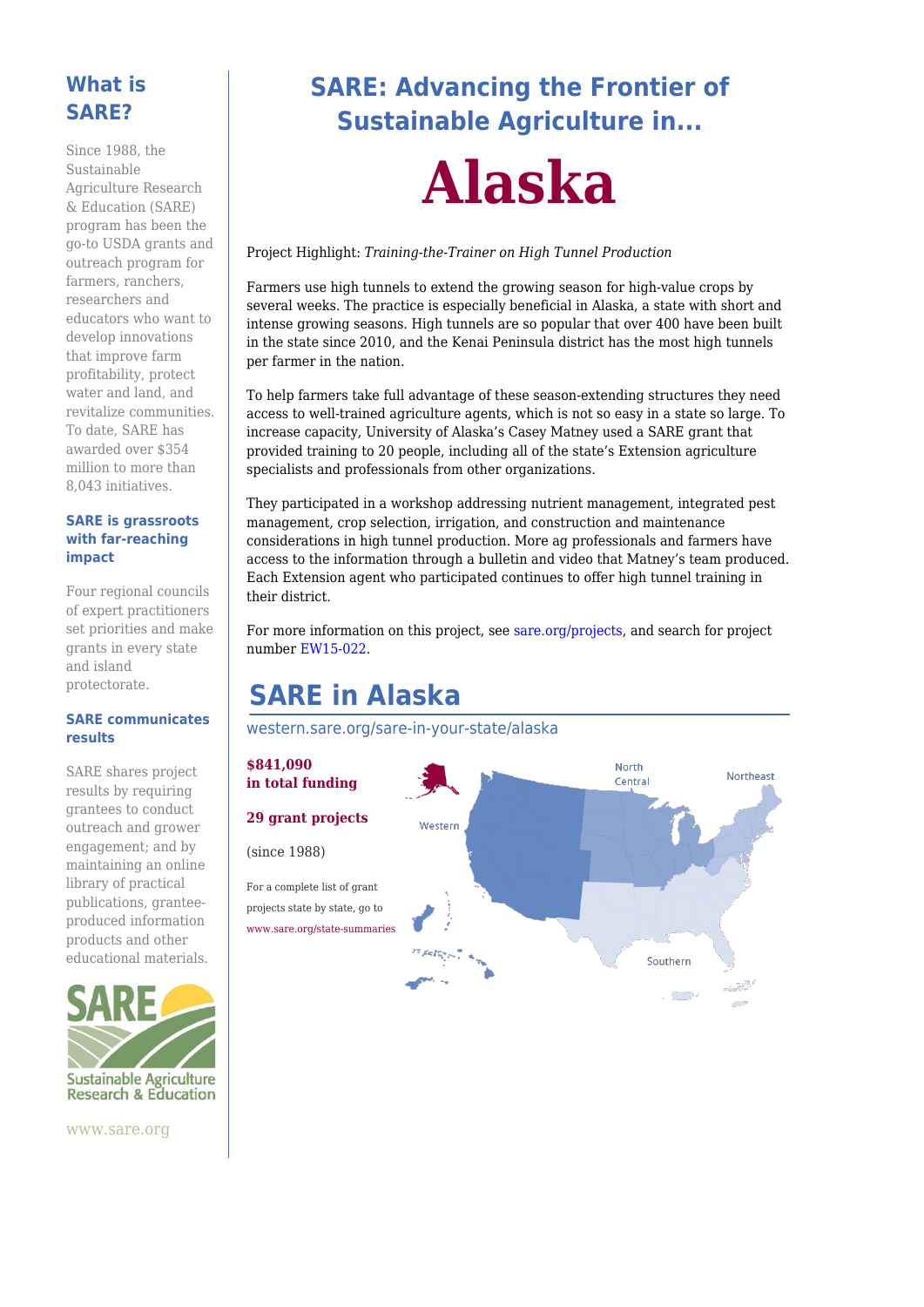# **SARE Grants in Alaska**

# Total awards: 29 grants



4 Research and Education 2 Professional Development Program 15 Farmer/Rancher 3 Graduate Student 5 On Farm Research/Partnership

# Total funding: \$841,090



\$341,030 Research and Education \$82,317 Professional Development Program \$139,613 Farmer/Rancher \$59,646 Graduate Student \$218,484 On Farm Research/Partnership

#### Find a complete list of projects on page 3.

# **SARE's Impact**



## 53 percent

of producers report using a new production technique after reading a SARE publication.

### 79 percent

of producers said they improved soil quality through their SARE project.

# 64 percent

of producers said their SARE project helped them achieve higher sales.

Learn about local impacts at: [western.sare.org/sare-in-your-state/alaska](https://western.sare.org/sare-in-your-state/alaska)

## **Contact Your SARE State Coordinator**

SARE sustainable ag coordinators run state-level educational programs for Extension and other ag professionals, and many help grant applicants and recipients with planning and outreach. Visit [western.sare.org/state-pages/alaska](https://western.sare.org/state-pages/alaska) to learn more.

Casey Matney University of Alaska Fairbanks 9079072623443 [camatney@alaska.edu](mailto:camatney@alaska.edu)



For detailed information on SARE projects, go to **www.SARE.org**

SARE is funded by the USDA's National Institute of Food and Agriculture (NIFA).

This report includes summaries of competitive grant programs only. Some competitive grant programs that are no longer offrered may be included or excluded from the totals in this report depending on the grant program and SARE region.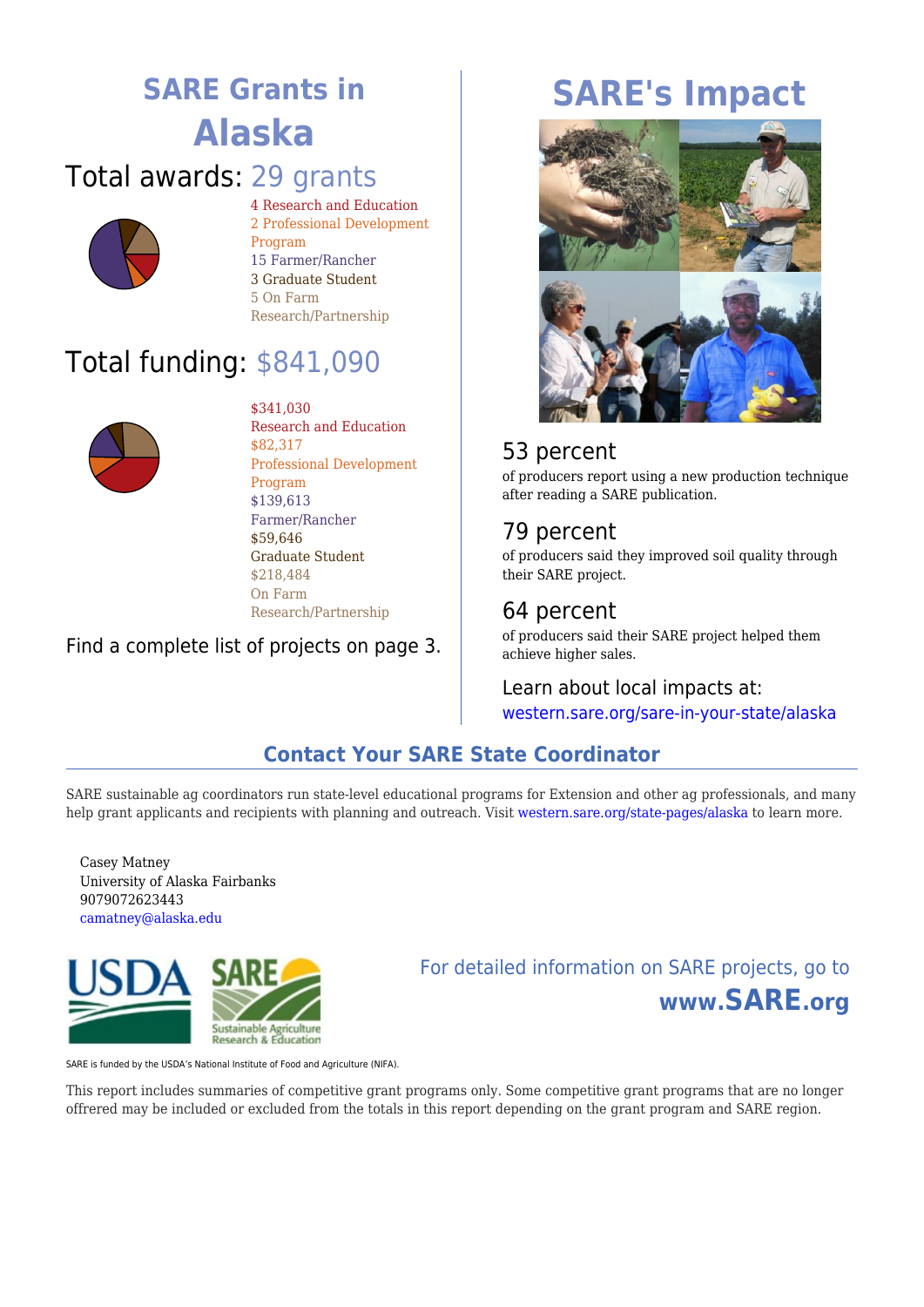

# **AGRICULTURE PROJECTS FUNDED IN ALASKA**

**by USDA's**

**Sustainable Agriculture Research and Education (SARE) Program**

Alaska has been awarded \$841,090 grants to support 28 projects, including but not limited to, 3 research and/or education projects, 2 professional development projects and 15 producer-led projects. Alaska has also received additional SARE support through multi-state projects.

| <b>RESEARCH AND EDUCATION GRANTS</b>    |                                                                                                                                         |                     |                                                                                                                                                                                            |  |  |  |  |
|-----------------------------------------|-----------------------------------------------------------------------------------------------------------------------------------------|---------------------|--------------------------------------------------------------------------------------------------------------------------------------------------------------------------------------------|--|--|--|--|
| Project #                               | <b>Project Title</b>                                                                                                                    | <b>SARE Support</b> | <b>Project Leaders</b>                                                                                                                                                                     |  |  |  |  |
| SW10-901                                | Building Alaska Garden Soils from<br>the Ground Up: Local Soils Research<br>and Demonstration Projects                                  | \$48,497            | Dr.Stephen Sparrow<br>University of Alaska Fairbanks                                                                                                                                       |  |  |  |  |
| SW06-111                                | Fruit and Berry Tree Crop Trial<br>Program for Native Alaskan Rural<br>Communities in Interior Alaska                                   | \$193,324           | Kendra Calhoun<br>Cooperative Extension Service, University of<br>Alaska Fairbanks<br>Robert Wheeler<br>Alaska Cooperative Extension Service<br>Dr.Meriam Karlsson<br>University of Alaska |  |  |  |  |
| SW97-012                                | No-till Forage Establishment to<br>Improve Soil and Water Conservation<br>and Reduce Associated Production<br><b>Risks</b>              | \$99,209            | Dr.Stephen Sparrow<br>University of Alaska Fairbanks<br>Raymond Gavlak<br>University of Alaska Fairbanks                                                                                   |  |  |  |  |
| PROFESSIONAL DEVELOPMENT PROGRAM GRANTS |                                                                                                                                         |                     |                                                                                                                                                                                            |  |  |  |  |
| Project #                               | <b>Project Title</b>                                                                                                                    | <b>SARE Support</b> | <b>Project Leaders</b>                                                                                                                                                                     |  |  |  |  |
| EW15-022                                | High tunnels at High Latitudes:<br>Sustainable Crop Production for<br>Alaska                                                            | \$32,315            | Dr.Casey Matney<br>University of Alaska Fairbanks                                                                                                                                          |  |  |  |  |
| EW10-024                                | <b>Educating Alaska Agriculture</b><br>Professionals on Sustainable High<br>Latitude Horticulture Production<br>Practices               | \$50,002            | Jeff Smeenk<br>University of Alaska Fairbanks<br>Dr.Milan Shipka<br>University of Alaska Fairbanks                                                                                         |  |  |  |  |
| <b>FARMER/RANCHER GRANTS</b>            |                                                                                                                                         |                     |                                                                                                                                                                                            |  |  |  |  |
| Project #                               | <b>Project Title</b>                                                                                                                    | <b>SARE Support</b> | <b>Project Leaders</b>                                                                                                                                                                     |  |  |  |  |
| FW20-361                                | Alaska vegetable production using a<br>high residue cover crop system to<br>reduce erosion and decrease weeds                           | \$12,300            | Jeff Smeenk<br><b>Alaska Specialty Crops</b>                                                                                                                                               |  |  |  |  |
| <b>FW17-026</b>                         | Grafted Watermelon Production in<br>Southcentral Alaska                                                                                 | \$19,999            | Robert Brown<br>Robert Brown                                                                                                                                                               |  |  |  |  |
| FW13-149                                | Selection and Propagation of Bog<br>Blueberry Plants for Alaskan Food<br>Security                                                       | \$14,688            | Charles Knight<br>Knight Farms                                                                                                                                                             |  |  |  |  |
| FW12-046                                | Monitoring Impacts of High Tunnels<br>on Growing Conditions and Season<br>Extension in Southcentral Alaska                              | \$19,615            | Rachel Lord<br>Alaska Stems (formerly Harambee Gardens)                                                                                                                                    |  |  |  |  |
| FW10-007                                | Using high tunnels to provide peony<br>with a longer growing season to<br>increase productivity in northern<br>latitudes and cold soils | \$14,751            | Jan Hanscom<br>Polar Peonies, LLC                                                                                                                                                          |  |  |  |  |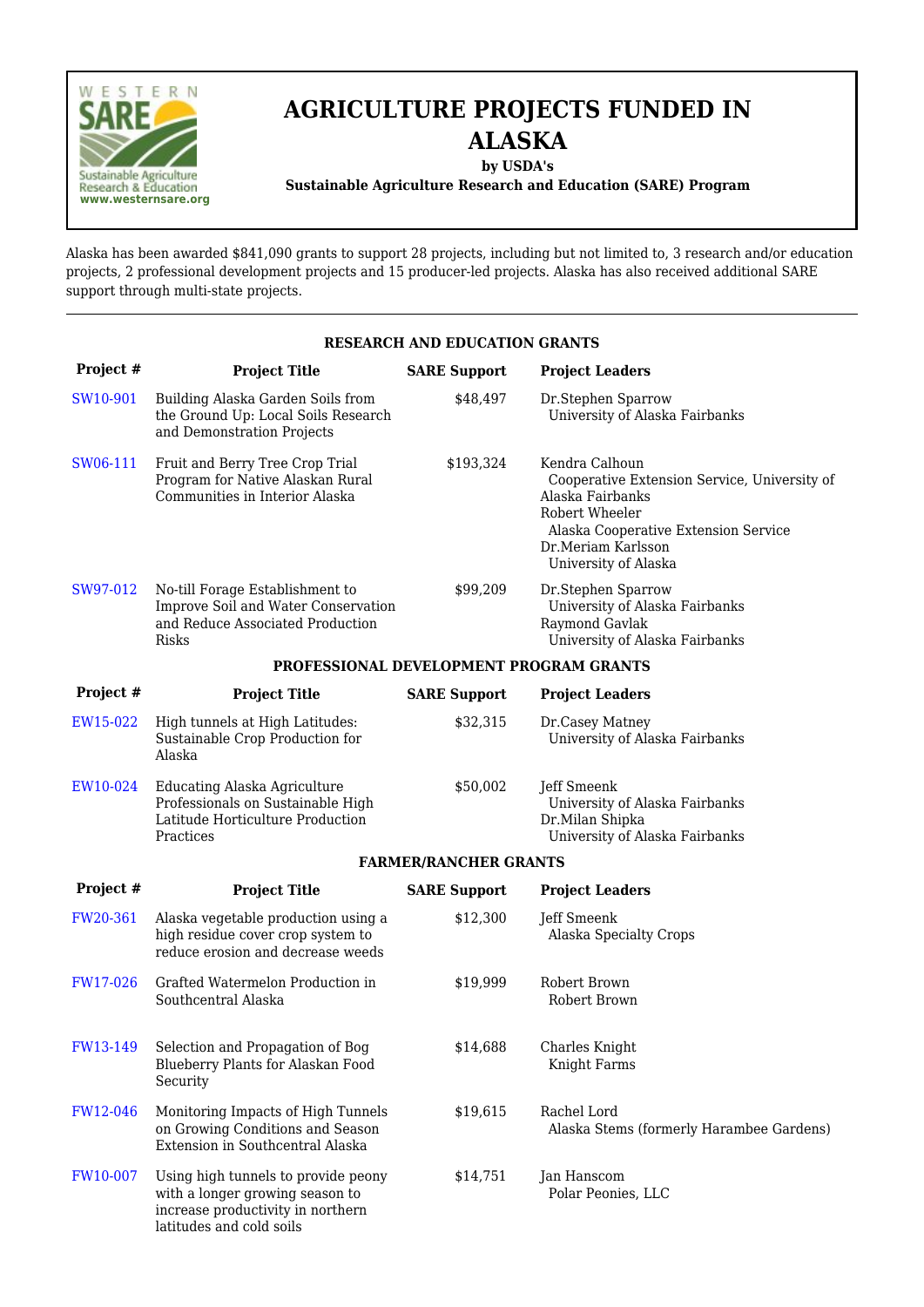| FW08-017        | Weed Management and Soil Fertility<br>on a Sub-Arctic Farm                                                                                                                             | \$14,803                            | Michael Emers<br>Rosie Creek Farm                                                                     |  |  |  |
|-----------------|----------------------------------------------------------------------------------------------------------------------------------------------------------------------------------------|-------------------------------------|-------------------------------------------------------------------------------------------------------|--|--|--|
| FW04-103        | Kuskokwim Native Association Farm<br>Vegetable Marketing Project                                                                                                                       | \$3,750                             | Diana Lehman<br>Kuskokwim Native Association                                                          |  |  |  |
| <b>FW02-004</b> | Sub-Arctic Top-Bar-Hive Beekeeping<br>and Natural Honeycomb Production<br>Combined with the Introduction of<br>New Winter Hardy Red Raspberry<br>Cultivars                             | \$3,129                             | Lance Gillette                                                                                        |  |  |  |
| FW02-045        | Propagation of Alaska Native Plants<br>for Landscape and Restoration Use                                                                                                               | \$7,500                             | Michael Emers<br>Rosie Creek Farm                                                                     |  |  |  |
| <b>FW00-050</b> | Propagation of Alaska Native Plants<br>for Restoration and Landscape Use                                                                                                               | \$5,000                             | Michael Emers<br>Rosie Creek Farm                                                                     |  |  |  |
| FW99-021        | Development of Late Blight<br><b>Forecasting Model</b>                                                                                                                                 | \$6,078                             | <b>Bob Boyd</b>                                                                                       |  |  |  |
| FW98-064        | Propagation of Indigenous<br>Lingonberry Species for Sustainable<br>Development                                                                                                        | \$5,000                             | Vickie Talbot                                                                                         |  |  |  |
| FW97-026        | Growing American and Korean<br>Ginseng in Alaska                                                                                                                                       | \$5,000                             | David C. Smith                                                                                        |  |  |  |
| FW96-082        | Establish More Efficient and<br><b>Biological Practice for Bringing</b><br>Forest Land into Agricultural Use<br>through Sustainable Development<br>Using Indigenous Species for Alaska | \$3,000                             | Vickie Talbot                                                                                         |  |  |  |
| FW95-111        | Establish More Efficient and<br><b>Biological Practice for Bringing</b><br>Forest Land into Agricultural Use<br>Through Sustainable Development<br>Using Indigenous Species in Alaska  | \$5,000                             | Vickie Talbot                                                                                         |  |  |  |
|                 | <b>GRADUATE STUDENT GRANTS</b>                                                                                                                                                         |                                     |                                                                                                       |  |  |  |
| Project #       | <b>Project Title</b>                                                                                                                                                                   | <b>SARE Support</b>                 | <b>Project Leaders</b>                                                                                |  |  |  |
| GW15-005        | Sustainable Livestock Production on<br>the Frontier: Plant and Soil<br>Responses to Simulated Managed<br>Grazing in Sub-Arctic Alaska                                                  | \$24,329                            | Dr.Janice Rowell<br>University of Alaska Fairbanks<br>Laura Starr<br><b>SNRES - UAF</b>               |  |  |  |
| GW15-015        | Exploring the Importance of Locally<br>Sourced Food in Remote Regions:<br>insights from community supported<br>agriculture in the Tanana Valley of<br>Alaska                           | \$24,970                            | Joseph Little<br><b>UAF</b><br>Anastasia Thayer<br>University of Alaska Fairbanks                     |  |  |  |
| GW07-013        | <b>Community Supported Gardening</b><br>and Food Security in Rural Alaska                                                                                                              | \$10,347                            | S. Craig Gerlach<br>University of Alaska Fairbanks<br>Philip Loring<br>University of Alaska Fairbanks |  |  |  |
|                 |                                                                                                                                                                                        | ON FARM RESEARCH/PARTNERSHIP GRANTS |                                                                                                       |  |  |  |
| Project #       | <b>Project Title</b>                                                                                                                                                                   | <b>SARE Support</b>                 | <b>Project Leaders</b>                                                                                |  |  |  |
| OW18-031        | The use of modified insect traps to<br>attract essential native pollinators<br>into greenhouses and increase                                                                           | \$49,177                            | Aleya Brinkman<br>Fairbanks Soil and Water Conservation<br>District                                   |  |  |  |

pollination success